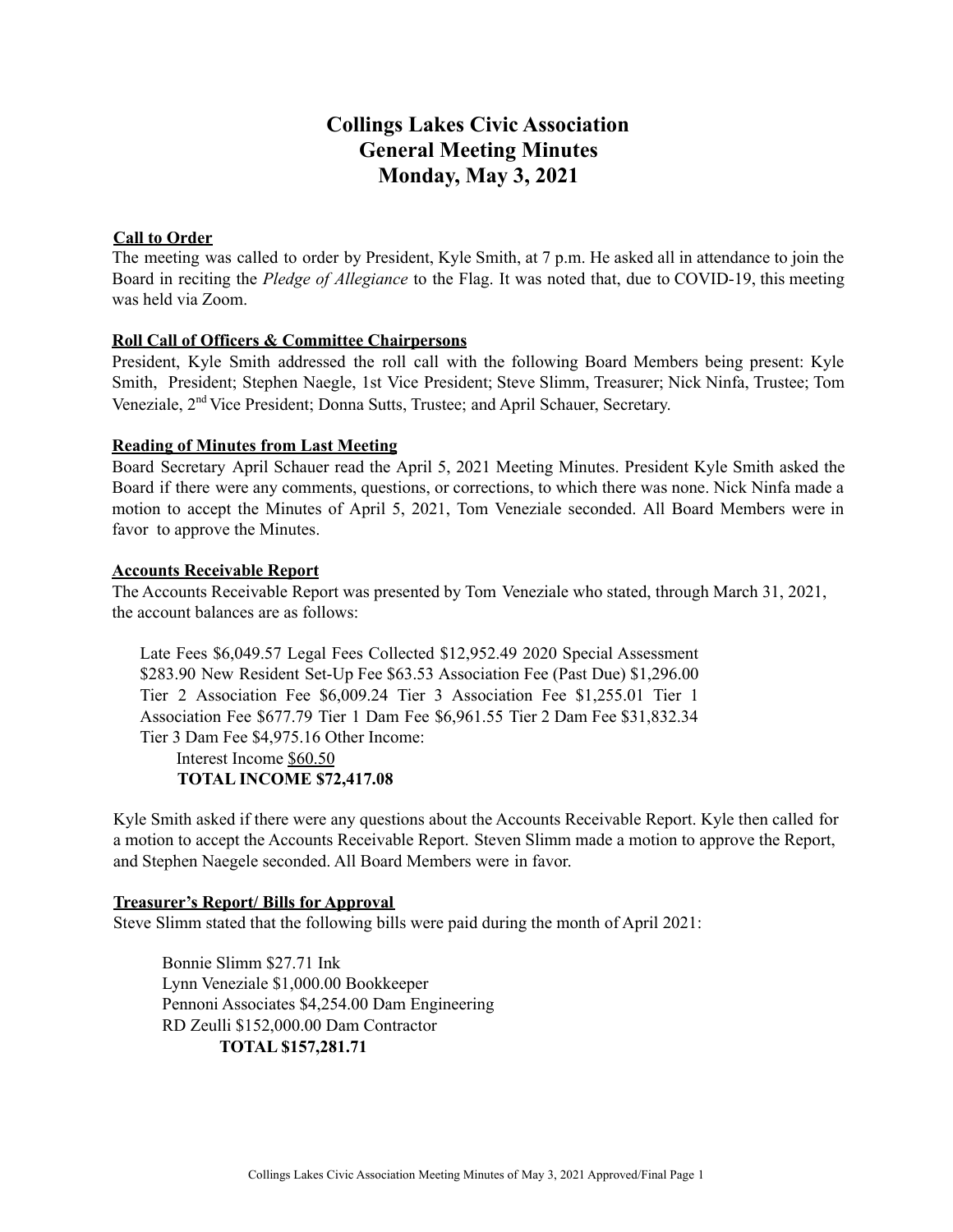Steve also presented the Treasurer's Report through April 30, 2021. The account balances were as follows:

## Checking Account \$142,247.64 Games of Chance \$2,825.60 Money Market \$800,33.45 Dams \$41,962.91 **ACCOUNTS'TOTAL \$642.069.60**

Kyle Smith called for a motion for the Treasurer's Report; April Schauer made the motion, and Nick Ninfa seconded. All Board Members were in favor.

## **Dams Update**

Beth Grasso, our engineer, stated that the sluice gate has been installed and that the fish ladder has been ordered. Work is pending on the second spillway. DEP approval is pending, which can take some time. Beth noted that everything should be done by the Memorial Day holiday, subject to the DEP approval.

Steve Zeulli confirmed that the sluice gate had been installed and the coffer dam sheathing has started to be removed; this had been the bypass. The secondary spillway is being completed and should be done this week. Cleanup will be starting within the net week. The driveway on the Blackhorse Pike will be repaired when all the construction is completed.

Drone video footage has been taken throughout the project and will be compiled through Beth Grasso's office. If any homeowners have any footage they would like to have included, it can be if they sign a release.

Beth Grass also offered that the timeline for the fish ladder is long (approximately 10 weeks) out; as a result, the elevation of the water will be lower by a few inches. Once the fish ladder comes in, it will take approximately one week to install at which time, the water in the lake may have to be lowered for that installation.

Boat ramps will be installed on both Braddock and Cushman sides.

## **Committee Reports**

#### Dams

Committee Liaison Steve Slimm stated that all looks good at Lake Albert. He also stated that the front of the Lake George Dam must be rebuilt as there are boards that have deteriorated.

#### **Grounds**

Committee Liaison Nick Ninfa stated 6 of each can has been delivered and that are being stored in the trailer. Locks and chains will need to be purchased, and Nick stated that he would work on that. Kyle Smith thanked Nick for his efforts in obtaining these cans from the ACUA at no cost. Nick stated that the pine needles need to be cleaned up.

Donna Sutts stated that Fourth Beach was cleaned up by Girl Scouts.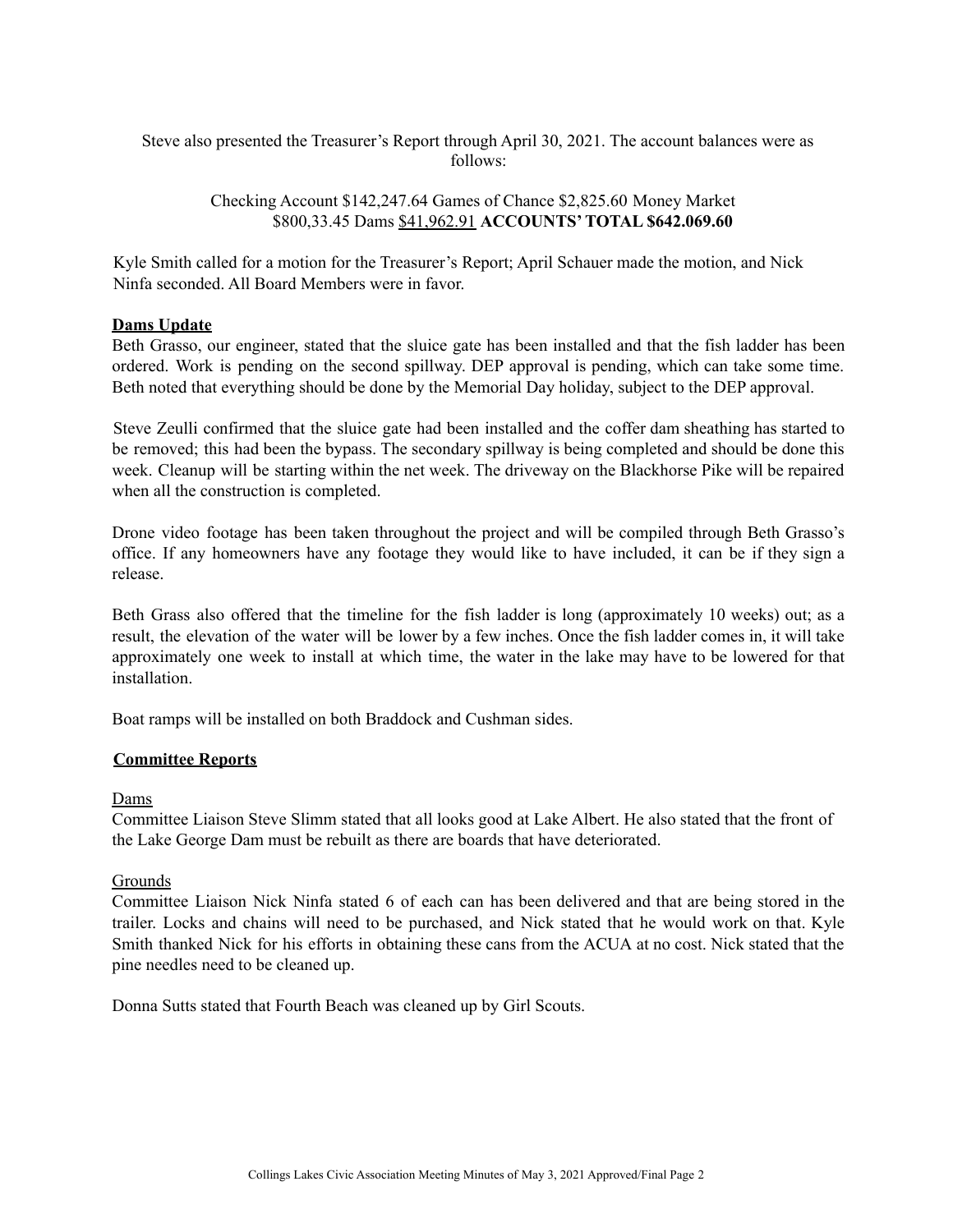#### Welcome Committee

Kathryn Nodolski stated that she needs a new list. As Kathryn will be going away, the list will be supplied to her after she returns on or around July 1, 2021.

#### **Fundraising**

Donna Sutts reported that there will be no flower sale for Mother's Day; however, the Committee is considering one in the fall with mums. Kyle encouraged the Committee to work toward that. Donna also stated that \$250 ws made for the Easter Flower Sale. Kathryn Nodolski and Beth Anderson stated that they would volunteer for the fall mum sale.

#### **President's Report**

Kyle Smith reported that Folsom Environmental has vests, etc. for the next clean up. Kyle read a letter he received from Folsom's Environmental Committee (next page)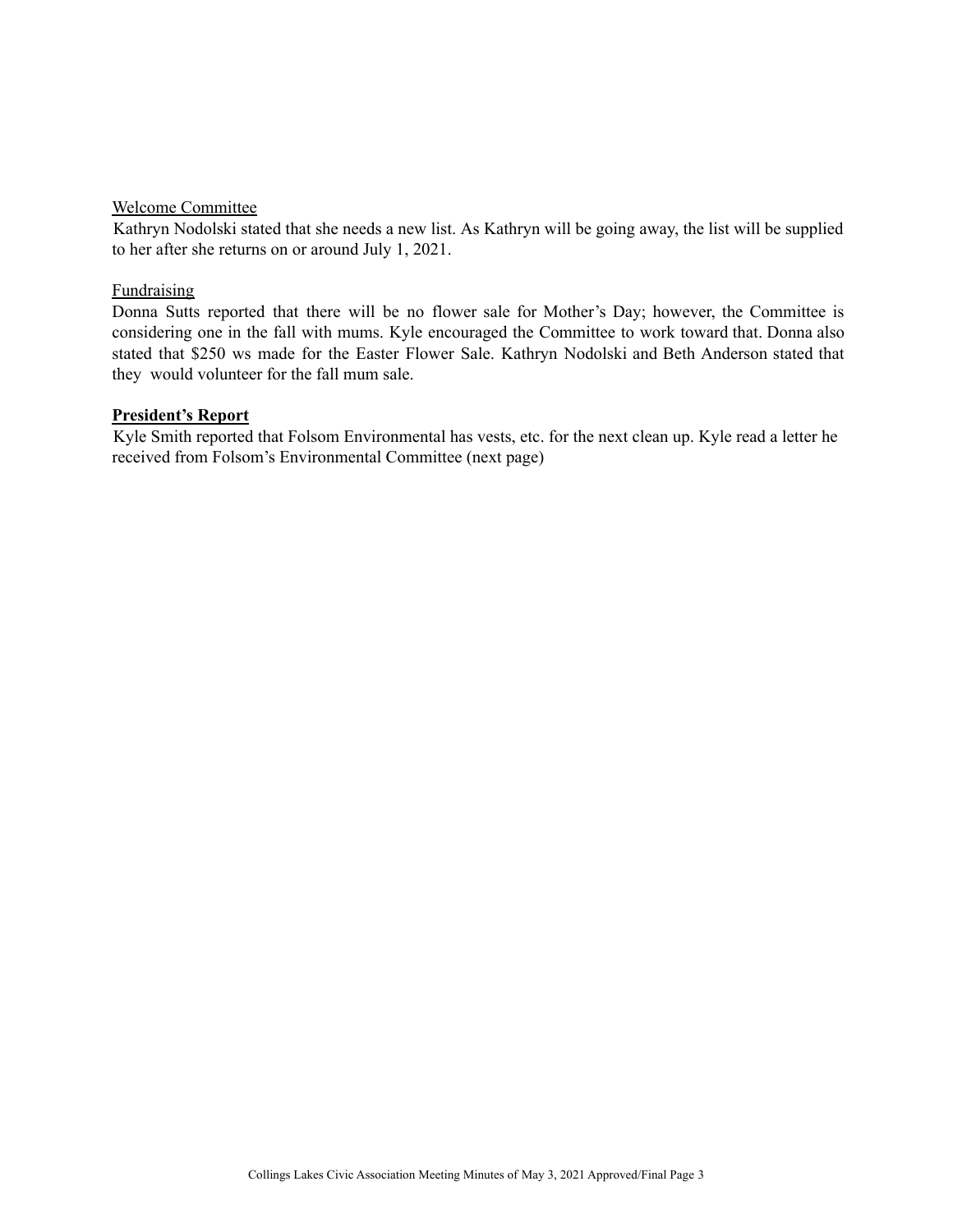Mayor: Greg Schenker Patricia M. Gatto Phone: 609-561-3178 Municipal Clerk Fax: 609-561-5821

February, 2021

To: Kyle From: Greg Conway (councilman) Re: Adopt A Spot Program

Dear Kyle,

The intent of this program is to encourage businesses, organizations, and individuals to participate in a beautification and litter clean up of a designated public area in Folsom Borough. Regular maintenance such as mowing grass, trimming bushes, cleaning up litter, or even planting flowers in beds would be your responsibility twice a month or possibly weekly if needed during spring or summer.

In return for your generosity, the Borough would place a sign with your business name or group in the lot you are maintaining. You only need to pay for the sign (average cost is \$13 to \$18 depending on size.) The Borough would supply the post and secure it in place.

Public areas may include parks, islands, vacant lots owned by the town, parking lot, or any publicly held land.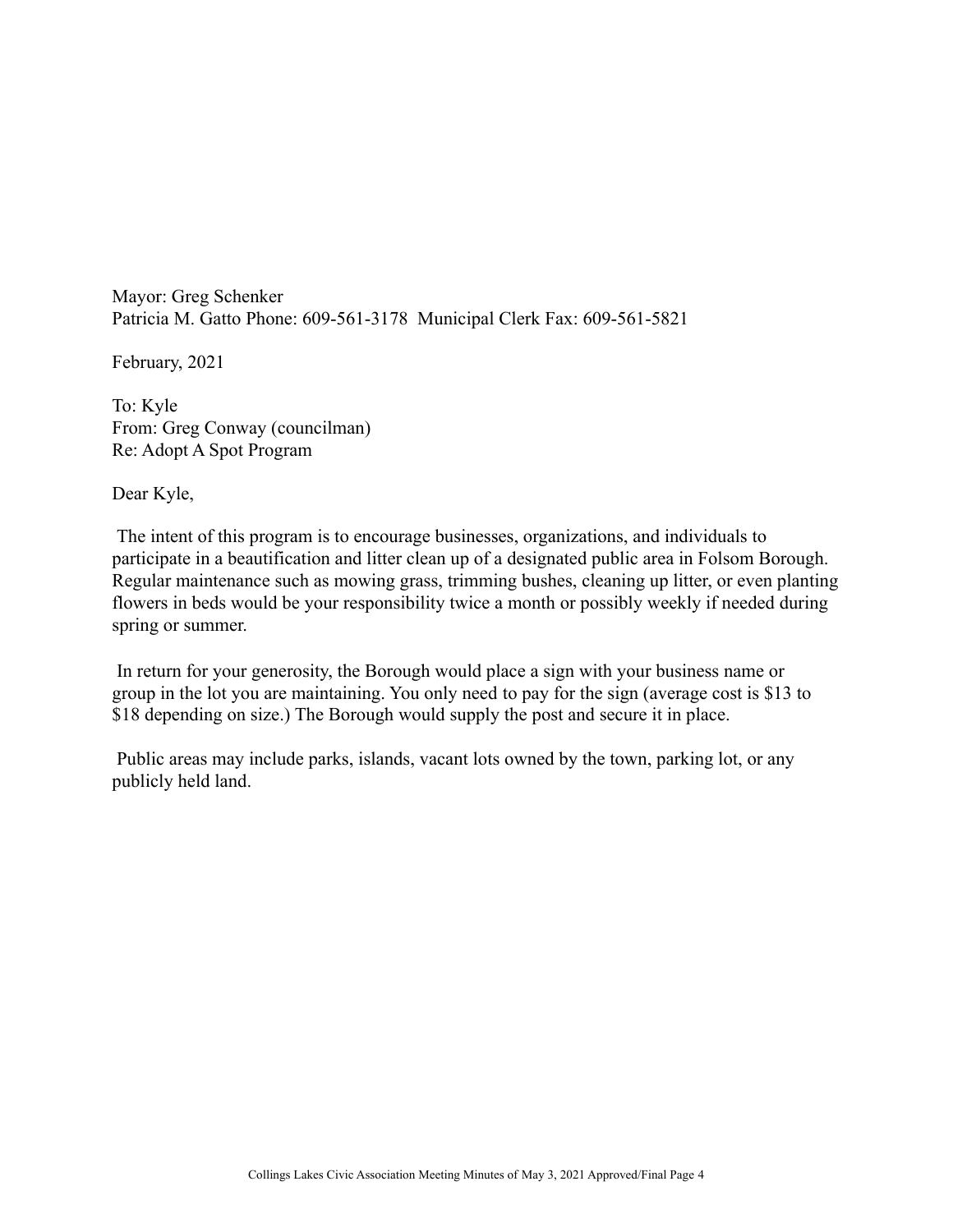I hope you consider this project which would enhance our town and serve as an advertisement for you. Some residents will hopefully select your lawn care business when looking for someone to do their yard.

There is a simple agreement which I would send to you if you decide to participate. It enumerates requirements such as completing a simple report logging hours spent each month and the number of participants involved as well as the date, then sending the information to the Folsom Environmental Commission.

Respectfully, Greg Conway

The Board will discuss this at a later date.

Kyle stated that Braddock should be complete by Memorial Day, which was confirmed earlier by our professionals. Paperwork is being supplied to financial institutions for the Dam. Lastly, Kyle is looking to have a newsletter out by the end of the month.

## **Communications**

None.

# **Old Business**

No Old Business to report.

# **New Business**

Kyle Smith stated that it is time to put together an Election Committee to oversee the Ballot Counting Committee. He asked Donna Sutts and April Schauer if they would be willing to oversee this process; both Donna and April said they would. He stated that the next step would be to put together the Committee and work with Ashley at the attorney's office. Any questions about the election process should go to Donna or April as Kyle's term is up for election this year.

# **Trustee Reports**

- Steve Slimm stated that he has been working with various banks for the past 4 months with one bank offering a construction loan and he may receive a response as early as May 4<sup>th</sup> with the terms being interest only/no principal and for \$1,000,000.00. Steve also reported that there was recently a quad on First Beach and noted that videos and photos were taken of it.
- Stephen Naegele The 50/50 tickets are in, and some people have already picked up tickets to sell. He noted that the website is down right now, but he is working on getting it back up as quickly as possible. If anyone would like to receive the newsletter, emails should be supplied to him. He noted that he also uses the emails for notification of upcoming meetings.
- Nick Ninfa nothing to report.
- Tom Veneziale nothing to report.
- April Schauer nothing to report.
- Donna Sutts nothing to report.

Additional comments from Board Members:

• Steve Slimm stated that the Association's insurance renewal is coming due; he is checking with multiple agencies for quotes.